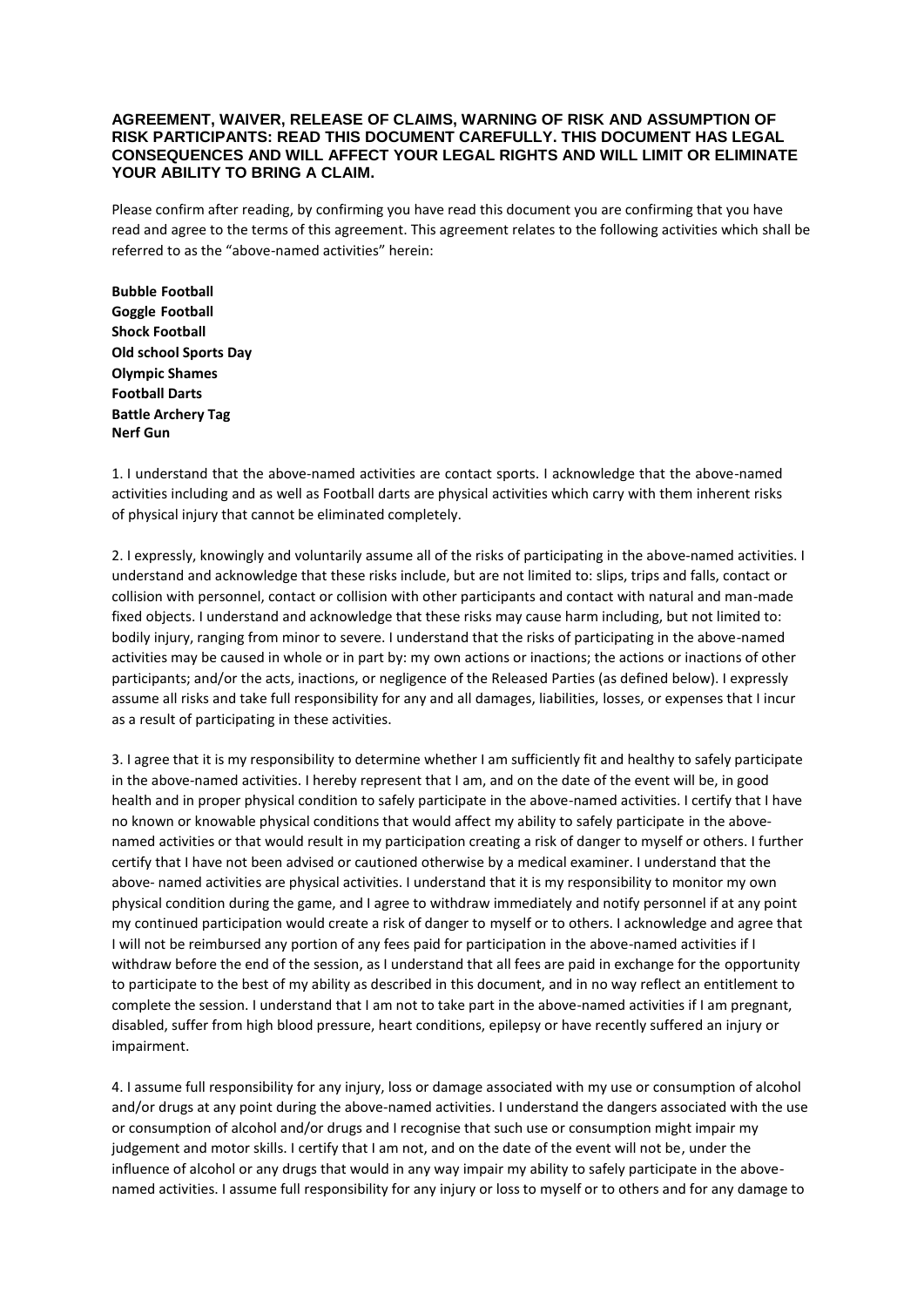any personal or real property associated with my use or consumption of alcohol and/or drugs at any point during the above-named activities. I further understand that the risks and dangers described in the paragraph above include but are not limited to all risks and danger associated with the consumption of alcohol after participation of the session. I take full responsibility for any decision to consume alcohol after playing the above named activities and I understand that it is my responsibility to know my own limits. I also understand that the responsibility for injury, loss or damage that I assumed in the paragraph above includes but is not limited to full responsibility for any injury or loss to myself or to others and for any damage to any personal or real property associated with any such decision to consume alcohol. I hereby indemnify and agree to hold harmless the Released Parties (as defined below) from any injury, loss, or damage described in this section.

5. I agree to abide by the rules set out to me before the session and to comply with the directions and instructions of Excel Activity Group personnel. I agree to abide by all spoken, written and/or posted rules of the above-named activities. I further agree to comply with all directions, instructions and decisions of Excel Activity Group Ltd, including but not limited to instructions or directions relating to the manner of my safe participation in the session or Related Activities and decisions that I will stop participation in the game or Related activities at any time. Except as otherwise prohibited by law, I agree not to challenge these rules, directions, instructions, or decisions on any basis at any time and I acknowledge that they are reasonable and necessary to reduce risk; protect the safety or participants, spectators, and personnel; and/or promote fairness. I also agree to exhibit appropriate behaviour at all times; demonstrate respect for all people, equipment and facilities; and participate with a cooperative and positive attitude. I understand that Excel Activity Group Ltd may immediately dismiss anyone who disobeys any rules, directions, instructions, decisions, or laws, or whose behaviour endangers safety or negatively affects a person, facility, or property of any type or kind.

6. I consent to receive medical care and treatment as determined by Excel Activity Group Ltd personnel in the event of any injury or accident. I consent to receive medical care and treatment as deemed advisable in the best judgment of appropriate Excel Activity Group Ltd personnel and/or appropriate medical professionals. If necessary, I authorise appropriate Excel Activity Group Ltd personnel to consent to such medical care and treatment on my behalf. I agree to assume liability for any and all medical costs incurred as a result of my participation in the above-named activities but not limited costs of: medical care and treatment, ambulance services, hospital stays, and physician and pharmaceutical goods and services. I agree to indemnify and hold harmless the Released Parties (as defined below) from all liability for such costs.

7. I grant permission to Excel Activity Group Ltd to use my photograph and/or any other record of my participation in the above-named activities for any legitimate purpose. I understand that any and all photographs, motion pictures, recordings, and/or likenesses of me captured during the above-named activities, it's affiliated entities or contractors, and/or the media become the sole property of Excel Activity Group Ltd. I grant the right, permission and authority to Excel Activity Group Ltd to use my name and any such photographs, motion pictures, recordings, and/or likenesses for any legitimate purpose, including but not limited to promoting, advertising, and marketing activities. I further understand that Excel Activity Group Ltd as sole owner, has the full right to sell and/or profit from the commercial use of such photographs, motion pictures, recordings, and/or likeness.

8. I acknowledge that Excel Activity Group Ltd reserves the right to cancel or reschedule the above-named activities in the event of emergency or other disaster. I acknowledge that Excel Activity Group Ltd in it's sole discretion may delay, modify or cancel the above-named activities if natural or man-made emergencies make administering the event unreasonably difficult of unsafe. I agree that "emergency" is defined to mean any event beyond the control of Excel Activity Group Ltd, including but not limited to: high wind, extreme rain or hail, flood, acts of terrorism, fire, threatened or actual strike, labour difficulty or work stoppage, vehicular issues, insurrection, war, public disaster, and unavoidable casualty. I further acknowledge that Excel Activity Group Ltd in it's sole discretion may also delay, modify or cancel the above-named activities if conditions on the day of the event are, in the sole judgement of Excel Activity Group Ltd, in any way unsafe. In the event of delay, modification, or cancellation of the above-named activities as described in this paragraph, Iunderstand